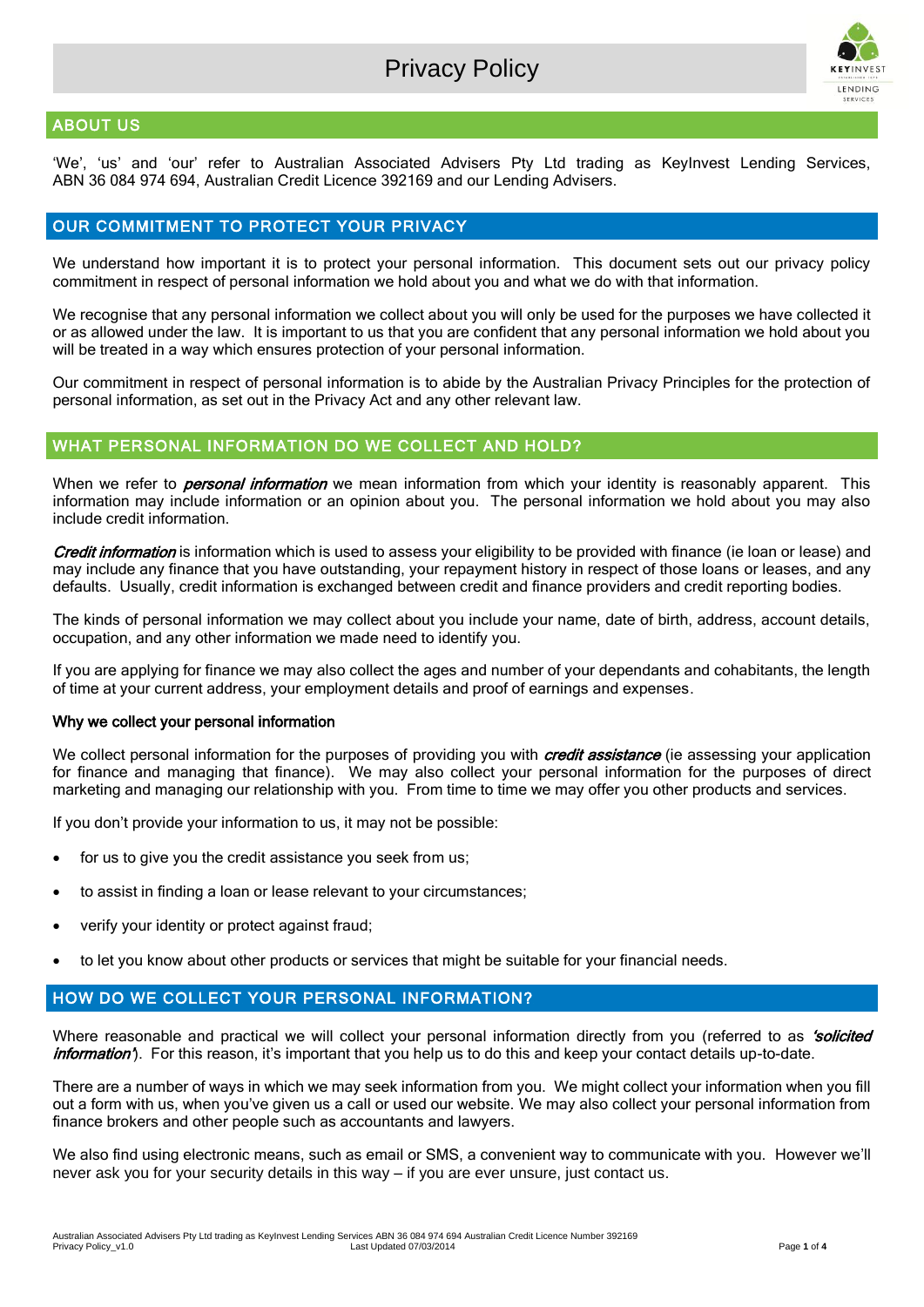# Privacy Policy



### What do we do when we get information we didn't ask for?

Sometimes, people share information with us we haven't sought out (referred to as 'unsolicited information'). Where we receive unsolicited personal information about you, we will check whether that information is reasonably necessary for our functions or activities. If it is, we'll handle this information the same way we do with other information we seek from you. If not, we'll ensure we do the right thing and destroy or de-identify it.

## HOW DO WE USE YOUR PERSONAL INFORMATION

We may disclose your personal information:

- to prospective funders or other intermediaries in relation to your finance requirements;
- to other organisations that are involved in managing or administering your finance such as third party suppliers, printing and postal services, call centres;
- to associated businesses that may want to market products to you;
- to companies that provide information and infrastructure systems to us;
- to anybody who represents you, such as finance brokers, lawyers and accountants;
- to anyone, where you have provided us consent;
- where we are required to do so by law, such as under the Anti-Money or Laundering and Counter Terrorism Financing Act 2006 (Cth);
- to investors, agents or advisers, or any entity that has an interest in our business;
- organisations that provide products or services used or marketed by us;or
- to your employer, referees or identity verification services.

Prior to disclosing any of your personal information to another person or organisation, we will take all reasonable steps to satisfy ourselves that:

- a) the person or organisation has a commitment to protecting your personal information at least equal to our commitment, or
- b) you have consented to us making the disclosure.

#### Sharing outside of Australia

We are not likely to disclose your information to organisations overseas. However, we may store your information in cloud or other types of networked or electronic storage. As electronic or networked storage can be accessed from various countries via an internet connection, it's not always practicable to know in which country your information may be held.

#### Using government identifiers

If we collect government identifiers, such as your tax file number, we do not use or disclose this information other than required by law. We will never use a government identifier in order to identify you.

#### Direct Marketing

From time to time we may use your personal information to provide you with current information about finance, offers you may find of interest, changes to our organisation, or new products or services being offered by us or any company with whom we are associated. We won't sell your personal information to any organisation.

You can let us know at any time if you longer wish to receive direct marketing offers from us. We will not charge vou for giving effect to your request and will take all reasonable steps to meet your request at the earliest possible opportunity.

#### What happens when we no longer need your information?

We'll only keep your information for as long as we require it for our purposes. We may be required to keep some of your information for certain periods of time under law. When we no longer require your information, we'll ensure that your information is destroyed or de-identified.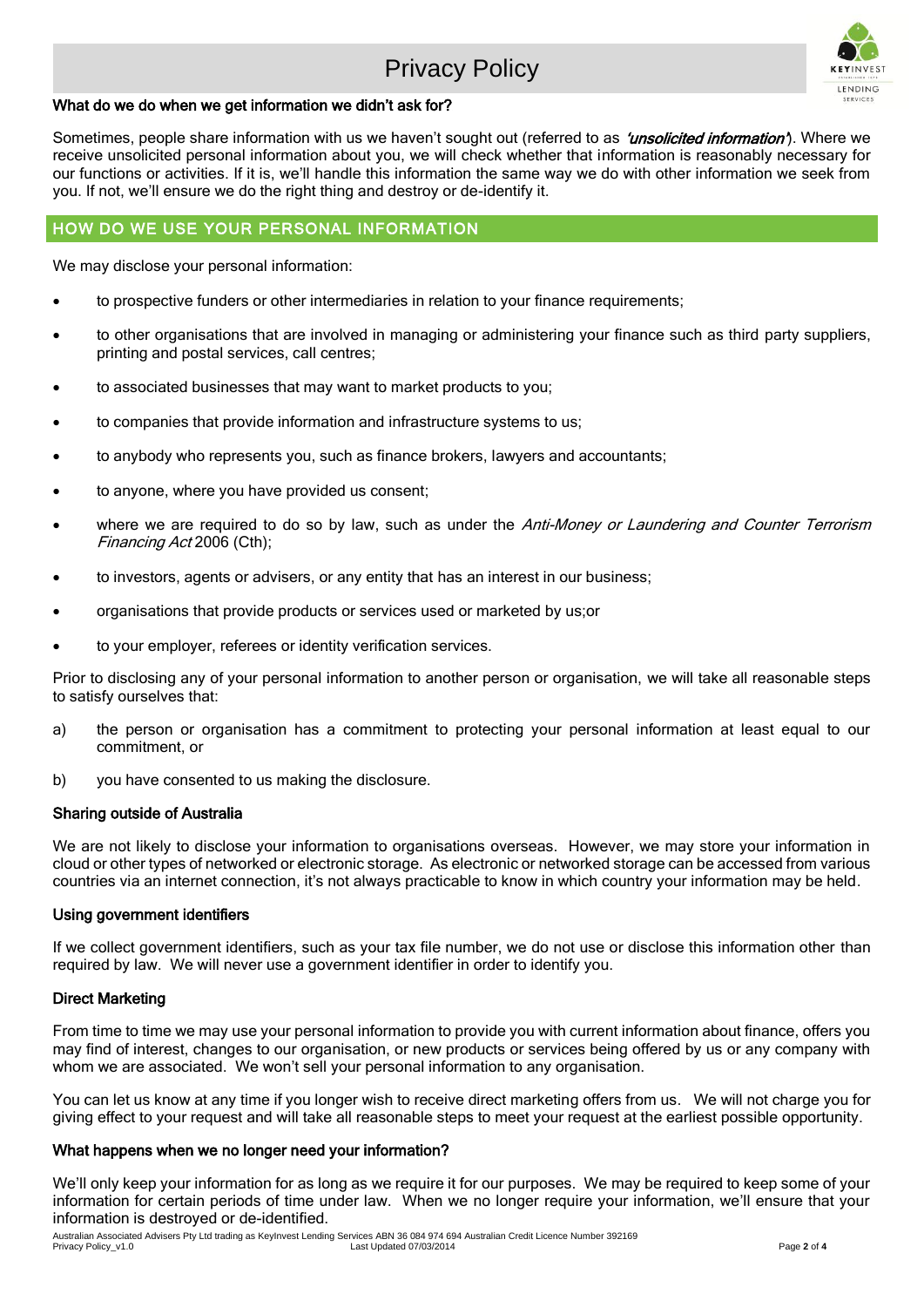

# UPDATING YOUR PERSONAL INFORMATION

It is important to us that the personal information we hold about you is accurate and up to date. During the course of our relationship with you we may ask you to inform us if any of your personal information has changed.

If you wish to make any changes to your personal information, you may contact us. We will generally rely on you to ensure the information we hold about you is accurate or complete.

# ACCESS AND CORRECTION TO YOUR PERSONAL INFORMATION

We will provide you with access to the personal information we hold about you. You may request access to any of the personal information we hold about you at any time.

We may charge a fee for our costs of retrieving and supplying the information to you.

Depending on the type of request that you make we may respond to your request immediately, otherwise we will respond within a reasonable period after receiving your request. We may need to contact other entities to properly investigate your request.

There may be situations where we are not required to provide you with access to your personal information, for example, if the information relates to existing or anticipated legal proceedings, or if your request is vexatious.

An explanation will be provided to you if we deny you access to the personal information we hold about you.

If any of the personal information we hold about you is incorrect, inaccurate or out of date you may request that we correct the information. If appropriate we will correct the personal information at the time of the request. Otherwise, where reasonable, and after our investigation, we will correct your personal information within 30 days.

We may need to consult with other entities as part of our investigation.

If we refuse to correct personal information we will provide you with our reasons for not correcting the information.

## BUSINEESS WITHOUT IDENTIFYING YOU

If you have general enquiry type questions, you can choose to do this anonymously or use a pseudonym. We might not always be able to interact with you this way, however, as we are often governed by regulations that require us to know who we're dealing with. In general, we won't be able to deal with you anonymously or where you are using a pseudonym when:

- it is impracticable; or
- we are required or authorised by law or a court/tribunal order to deal with you personally.

## SENSITIVE INFORMATION

We will only collect sensitive information about you with your consent. Sensitive information is personal information that includes information relating to your racial or ethnic origin, political persuasion, memberships in trade or professional associations or trade unions, sexual preferences, criminal record, or health.

# SECURITY YOUR PERSONAL INFORMATION

We store information in different ways, including in paper and electronic form. The security of your personal information is important to us and we take reasonable steps to protect it from misuse, interference and loss, and from unauthorised access, modification or disclosure. Some of the ways we do this are:

- document storage security policies;
- security measures for access to our systems; and
- only giving access to personal information to a person who is verified to be able to receive that information.